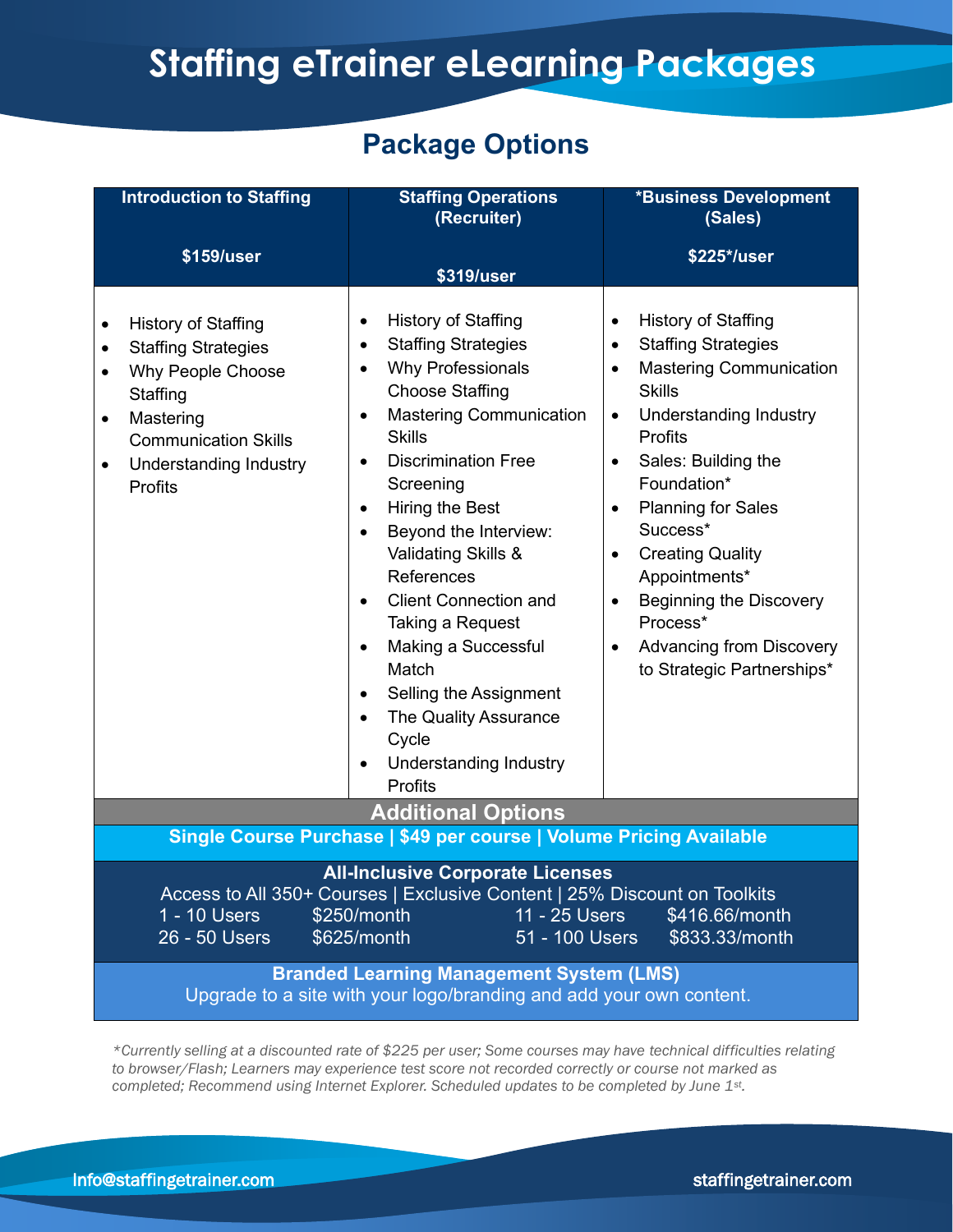# **Course Descriptions and Associated Learning Plans**

**History of Staffing Introduction to Staffing, Business Development, Staffing Operations** The staffing industry started in the 1890s with seasonal jobs for unloading ships and evolved into a strategic part of workforce management. Today, many companies rely on contingent workers as an integral part of their standard workforce. Upon completing this course section, you will be able to:

- Discuss the origins of the staffing industry
- Identify significant events in the history of the staffing industry
- Define current trends in the staffing industry

### **Staffing Strategies Introduction to Staffing, Business Development, Staffing Operations**

The staffing industry provides flexible strategies to meet changing workforce demands. As a Staffing Consultant, you can help your client identify the most appropriate strategy for their current business environment. Upon completing this course section, you will be able to:

- Understand the top eight strategies used in staffing
- Determine the value and appropriate usage of each strategy

**Why People Choose Temporary Staffing Introduction to Staffing, Staffing Operations** People choose to work for temporary staffing companies for a variety of reasons. Upon completing this course, you will be able to describe the reasons why people choose to work temporary staffing positions.

### **Mastering Communication Skills Introduction to Staffing, Business Development, Staffing Operations**

As a staffing consultant, you are a solutions provider – NOT an order taker. Therefore, you must identify client needs that are below the surface. Focusing on questioning, listening and analyzing skills will help you be more successful. Upon completing this course section, you will be able to:

- Use background, confirming, and probing questions strategically within a conversation
- Identify when and how to ask open and closed questions to elicit specific responses
- Recognize barriers to effective listening
- Identify four effective listening techniques
- Explore needs beyond the client's work order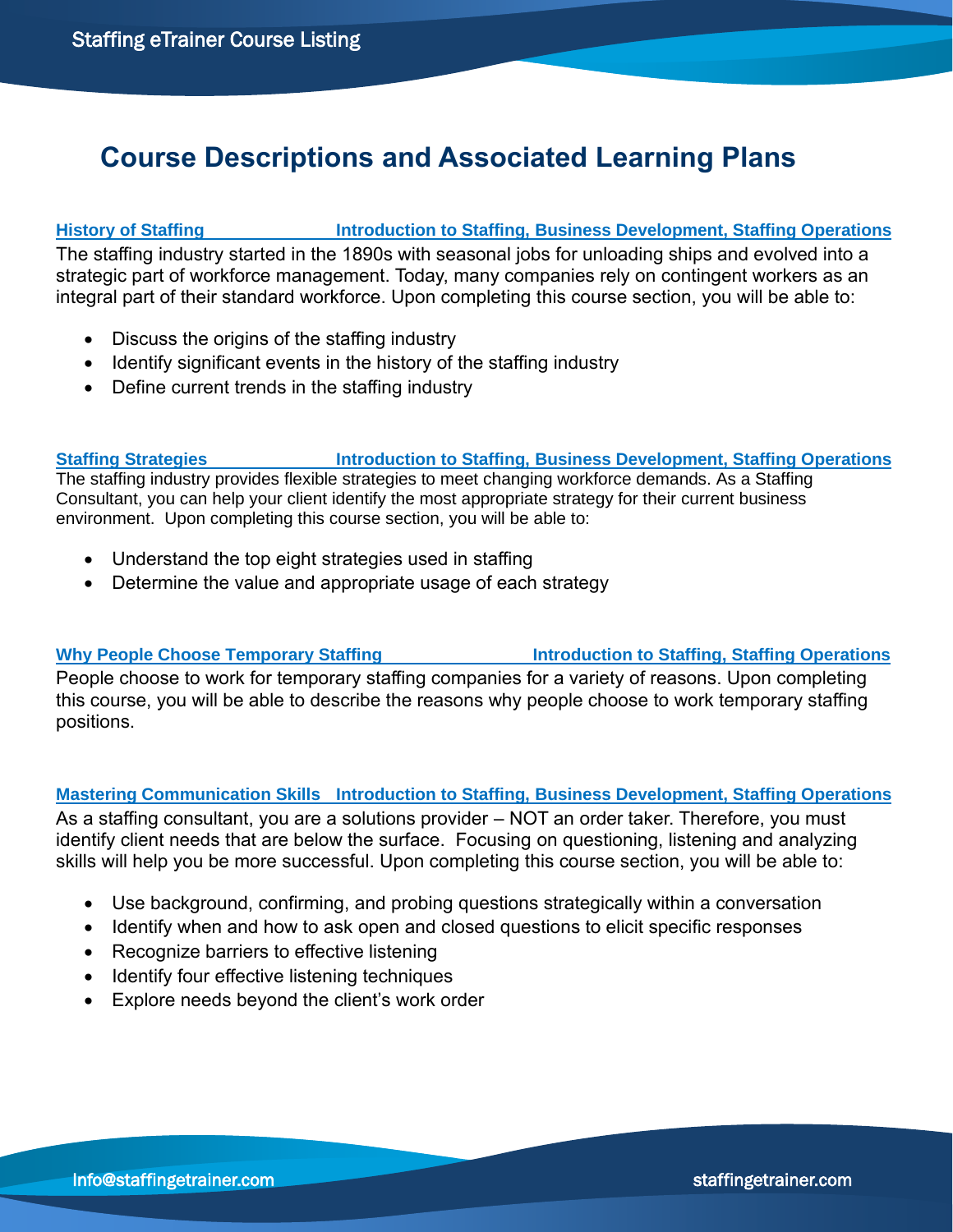### **Discrimination Free Screening Staffing Operations**

This course is intended as brief explanation of federal equal employment opportunity (EEO) laws and the steps of the pre-screening process. It is important to be aware of our applicants' rights, according to federal guidelines. Upon completing this course section, you will be able to:

- Identify federal laws that affect the hiring process
- Assess applicant interactions for discriminatory practices
- Determine the correct approach to applicant interviews according to fair employment guidelines
- Identify the steps of the pre-screening process
- List the advantages of the pre-screening process
- Recognize techniques to use during initial contact with an applicant

Skillful interviewing is the key to making a successful client match. When you conduct a thorough interview, you can discover the skills, knowledge, and experience that meets your clients' needs. In addition, you can create a more satisfying work experience for the applicant, by discovering his or her qualifications and job preferences. Upon completing this course section, you will be able to:

- Create rapport with a candidate to create an engaging interview
- Discover the five steps to an impactful interview

### **Beyond the Interview: Validating Skills & References Staffing Operations**

What happens during the screening and interview process is just as important as the interview itself. Upon completing this course section, you will be able to:

- Validate the skills the applicant offers to match skill sets to client's needs
- Identify and apply the five steps for administering assessments effectively
- List sources to contact for references ·
- Identify methods to contact reference providers and identify steps for completing a thorough reference check

### **The Client Connection and Taking a Request Staffing Operations**

Your success relies on the ability to know and understand your clients. Upon completing this course section you will be able to:·

- Define the value staffing services provide clients
- Describe the difference between core versus non-core positions
- Leverage your knowledge of your client's businesses to take a more detailed request
- Use the five steps of taking a request

### **Hiring the Best Staffing Operations**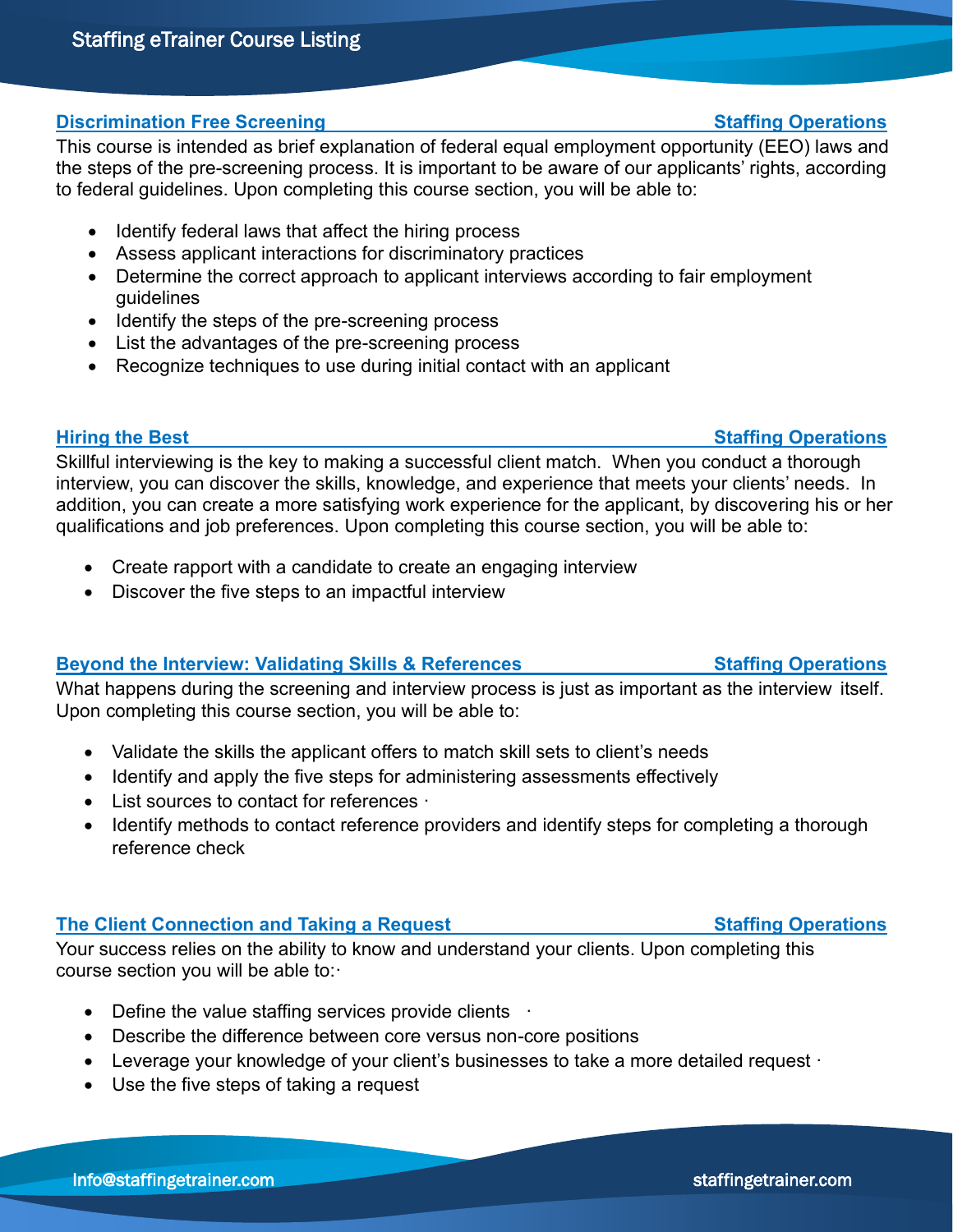Staffing eTrainer Course Listing

# **Making a Successful Match Staffing Operations**

Your ability to make the best matches possible will enhance the service you provide your clients, as well as reduce the number of refills you will need to handle. Upon completing this course section you will be able to:

- List the resources for finding associates •
- Define the criteria to use when filling each order  $\cdot$
- Make a high-quality match for each order you fill

### **Selling the Assignment Community Community Community Community Community Community Community Community Community**

Finding a great match is only the first step in filling the assignment. You must also be able to explain the assignment in order for the associate to view it as an opportunity. Upon completing this course section you will be able to:

- Use the five steps to selling an assignment ·
- Create a relationship of trust and honesty with your associates.

## **The Quality Assurance Cycle Staffing Operations** Staffing Operations

Your goal is to create successful working relationships among your staffing service, clients, and temporary associates. You can establish and maintain these relationships by providing and confirming superior customer satisfaction to each contact. Upon completing this course, you will be able to:

- Define the purpose of quality assurance contacts
- List two types of quality assurance
- List specific examples and fundamentals of quality assurance contacts for clients and associates
- Properly document quality assurance results

### **Understanding Industry Profits Introduction to Staffing, Business Development, Staffing Operations**

Have a clear understanding of how our industry makes profit is helpful to your bottom line. Upon completing this course, you will be able to:

- Define profit and loss
- List the elements of staffing industry burden and calculate the impact of burden on profitability
- Identify ways to control costs
- Explain the difference between "mark up" and "margin"
- Calculate gross profit dollar and gross margin percentage from a bill rate and cost of labor
- Determine a bill rate using a gross margin calculation